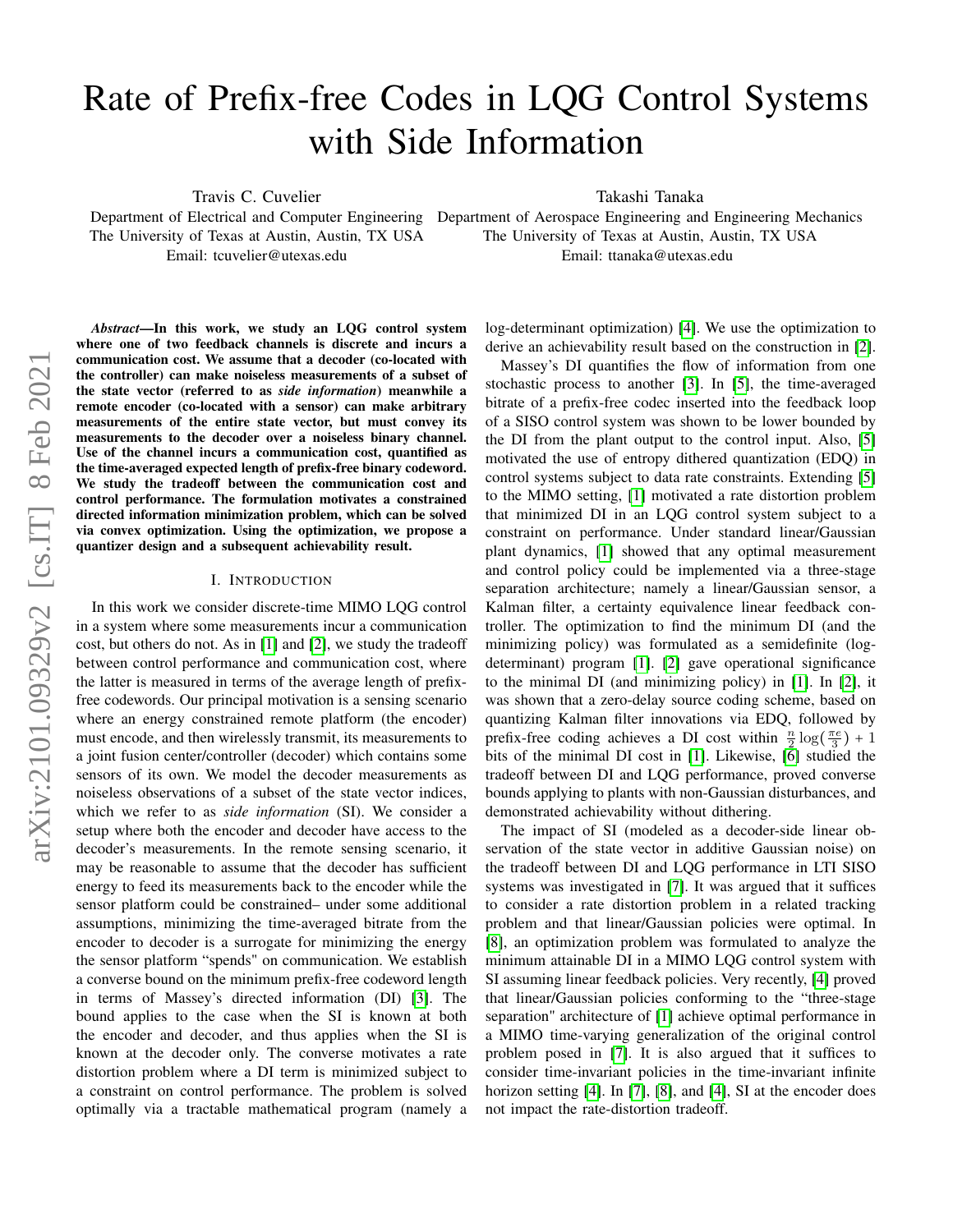In this work, our system model differs slightly from that in [\[8\]](#page-5-7) and is slightly less general than that in [\[4\]](#page-5-3). Our perspective is quite different. We motivate our rate distortion problem, and demonstrate an achievability result, in terms of *digital* communications. The achievability approaches in [\[8\]](#page-5-7) and [\[4\]](#page-5-3) are *analog* in the sense that the feedback channel is continuous. Our contributions are summarized as follows:

- 1) Assuming that the feedback channel from the encoder to decoder is binary and noiseless, we derive a lower bound on the minimum expected prefix-free codeword length under a constraint on control performance. The converse result motivates a rate distortion formulation.
- 2) Via the three-stage separation principle (cf. [\[4,](#page-5-3) (19)]), we derive a semidefinite program equivalent to the rate distortion problem.  $\frac{1}{1}$  $\frac{1}{1}$  $\frac{1}{1}$
- 3) We provide a recipe to design both a sensor and a quantizer that nearly achieves the performance of the rate distortion formulation. Namely, we specify both a zero-delay quantizer design and source coding protocol. A version of this paper with appendices is provided in [\[9\]](#page-5-8).

Notation: We denote scalars by lower case letters  $s$ , vectors by boldface lower-case letters v, and matrices by boldface capitols M. M<sup>T</sup> denotes transpose. We use  $x_{1:t}$  to denote the sequence  $(x_1, x_2, \ldots, x_t)$ , and  $\{x_t\}$  for  $x_1_{\infty}$ . We define the "time shifted" sequence  $\mathbf{x}_{1:t}^+ = (0, \mathbf{x}_1, \dots, \mathbf{x}_{t-1})$ . If  $t < 1$ ,  $x_{1:t} = \emptyset$ . Denote the set of finite length binary strings  $\{0, 1\}^*$ .<br>Denote the entropy of a discrete renders veriable (BV) *H*. Denote the entropy of a discrete random variable (RV)  $H$ , differential entropy by  $h$ , and mutual information (MI) by  $I$ . Denote causally conditioned DI

$$
I(\mathbf{p}_{1:T} \rightarrow \mathbf{q}_{1:T} || \mathbf{r}_{1:T}) = \sum_{t=1}^{T} I(\mathbf{p}_{1:t}; \mathbf{q}_t | \mathbf{q}_{1:t-1}, \mathbf{r}_{1:t}). \qquad (1)
$$

If  $A, B, C$  are RVs and A is independent of C given B we say that A, B, C form a Markov chain and write  $A \leftrightarrow B \leftrightarrow C$ .

# II. SYSTEM MODEL AND PROBLEM FORMULATION

<span id="page-1-6"></span>Fig. [1](#page-1-1) illustrates our assumed system model. We assume a MIMO plant, a generally randomized sensor/encoder, and two feedback channels (one for SI and one for prefix-free codewords) from the encoder to a possibly randomized decoder/controller. Let  $\mathbf{x}_t^1 \in \mathbb{R}^n$  and  $\mathbf{x}_t^2 \in \mathbb{R}^m$ . The state vector is defined as  $\mathbf{x}_t = [(\mathbf{x}_t^1)^{\mathrm{T}}, (\mathbf{x}_t^2)^{\mathrm{T}}]^{\mathrm{T}}$ . Let  $\mathbf{A}_{11} \in \mathbb{R}^{n \times n}$ ,  $\mathbf{A}_{12} \in \mathbb{R}^{n \times m}$ ,  $\mathbf{A}_{21} \in \mathbb{R}^{m \times n}$ , and  $\mathbf{A}_{22} \in \mathbb{R}^{m \times m}$  be block partitions of the system matrix **A**, and define  $W_{11} \in \mathbb{R}^{n \times n}$ , and  $\mathbf{W}_{22} \in \mathbb{R}^{m \times m}$ . The plant dynamics are given by

$$
\begin{bmatrix} \mathbf{x}_{t+1}^1 \\ \mathbf{x}_{t+1}^2 \end{bmatrix} = \begin{bmatrix} \mathbf{A}_{11} & \mathbf{A}_{12} \\ \mathbf{A}_{21} & \mathbf{A}_{22} \end{bmatrix} \begin{bmatrix} \mathbf{x}_t^1 \\ \mathbf{x}_t^2 \end{bmatrix} + \mathbf{B} \mathbf{u}_t + \mathbf{w}_t \text{, where} \tag{2a}
$$

$$
\mathbf{w}_t \sim \mathcal{N}(\mathbf{0}, \mathbf{W}) \text{ and } \mathbf{W} = \begin{bmatrix} \mathbf{W}_{11} & \mathbf{0} \\ \mathbf{0} & \mathbf{W}_{22} \end{bmatrix} . \tag{2b}
$$

We assume  $W_{11}$ ,  $W_{22}$  > 0 and the  $w_t$  are IID. We assume  $B \in$  $\mathbb{R}^{n+m \times u}$  and that  $(A, B)$  is stabilizable. The sensor/encoder



<span id="page-1-1"></span>Fig. 1. The encoder has access to  $x_t^1$  and  $x_t^2$ , while the decoder can access  $x_i^2$ , only. At every time t, the encoder transmits a prefix-free codeword  $a_t \in$  $\{0,1\}^*$  to the controller. As in [\[1\]](#page-5-0) [\[2\]](#page-5-1), the length of the codeword provides a notion of communication cost. Intuitively, the decoder relies on a discrete channel to convey any knowledge of  $\{x_t^1\}$  not contained in  $\{x_t^2\}$  to the decoder. The decoder generates the control input  $\mathbf{u}_t$ 

policy is a sequence of causally conditioned stochastic kernels denoted  $\mathbb{P}(\mathbf{a}_{1:\infty}|\mathbf{x}_{1:\infty}) = \{ \mathbb{P}(\mathbf{a}_t|\mathbf{x}_{1:t}, \mathbf{a}_{1:t-1}) \}_{t=1,\dots}$ , the decoder/controller policy is defined analogously and denoted  $\mathbb{P}(\mathbf{u}_{1:\infty}|\mathbf{a}_{1:\infty},\mathbf{x}_{1:\infty}^2) = \{\mathbb{P}(\mathbf{u}_t|\mathbf{a}_{1:t},\mathbf{x}_{1:t}^2,\mathbf{u}_{1:t-1})\}_{t=1,2,...}$ 

Let  $\ell(\mathbf{a}_t)$  be the length of the codeword  $\mathbf{a}_t \in \{0,1\}^*$ (in bits). We seek policies that minimize the time averaged expected codeword length subject to a constraint on control performance. Following from [\[2\]](#page-5-1), we pursue the optimization:

$$
\inf_{\substack{\mathbb{P}(\mathbf{a}_{1:\infty}||\mathbf{x}_{1:\infty})\\ \mathbb{P}(\mathbf{u}_{1:\infty}||\mathbf{a}_{1:\infty},\mathbf{x}_{1:\infty}^2)}} \limsup_{T\to\infty} \frac{1}{T} \sum_{t=1}^T \mathbb{E}[\ell(\mathbf{a}_t)]
$$
\ns.t. 
$$
\limsup_{T\to\infty} \sum_{t=1}^T \mathbb{E}[\|\mathbf{x}_{t+1}\|_{\mathbf{Q}}^2 + \|\mathbf{u}_t\|_{\mathbf{R}}^2] \leq \gamma
$$
\n(3)

<span id="page-1-3"></span>where  $\mathbf{Q} > 0$ ,  $\mathbf{R} > 0$ . The expectations are taken with respect to the joint measure induced by the policies and plant dynamics.

#### <span id="page-1-4"></span>III. CONVERSE

<span id="page-1-5"></span>The converse follows from [\[2\]](#page-5-1) and [\[1\]](#page-5-0).

Theorem III.1 (A converse proof). *Consider the model in Fig.* [1.](#page-1-1) Let  $\ell(\mathbf{a}_t)$  *be the length of the codeword*  $\mathbf{a}_t$  *in bits. For any (possibly randomized) control and encoding/decoding policies, we have*

$$
\sum_{t=1}^{T} \mathbb{E}[\ell(\mathbf{a}_t)] \ge I(\mathbf{x}_{1:T} \to \mathbf{a}_{1:T} || \mathbf{x}_{1:T}^2).
$$
 (4)

*Proof.* The model assumes that  $a_t$  is a codeword from a prefixfree code. Let  $\mathcal{A}_t = \{a \in \{0,1\}^* : \mathbb{P}(a_t = a) > 0\}$ . At every time t, if  $a_1, a_2 \in A_t$  the prefix-free assumption guarantees that  $a_1$  is not a prefix of  $a_2$  and vice-versa. We claim that

<span id="page-1-2"></span>
$$
\mathbb{E}[\ell(\mathbf{a}_t)] \ge H(\mathbf{a}_t),\tag{5}
$$

this follows from a claim that for every t, any function  $C_t$ :  $\{0,1\}^* \rightarrow \{0,1\}^*$  satisfying a =  $C_t$ (a) for all a  $\in \mathcal{A}_t$  is a prefix-free code (in the terminology of [\[10,](#page-5-9) Ch. 5] ) from  $\mathcal{A}_t$  to  $\{0,1\}^*$ . For any prefix-free code  $C_t^*$  (cf. [\[10,](#page-5-9) Theorem 5.3.1])

$$
\mathbb{E}[\ell(C_t^*(\mathbf{a}_t))] \ge H(\mathbf{a}_t). \tag{6}
$$

Since  $C_t$  is identity on  $\mathcal{A}_t$ , we have  $\mathbb{E}[\ell(C_t(\mathbf{a}_t))] = \mathbb{E}[\ell(\mathbf{a}_t)],$ and [\(5\)](#page-1-2) follows. We discuss [\(5\)](#page-1-2) in [\[9,](#page-5-8) Appendix [A\]](#page-6-0).

<span id="page-1-0"></span><sup>&</sup>lt;sup>1</sup>When we originally submitted this manuscript, we proposed three-stage separation as a conjecture. After submitting, we became aware that it was shown to optimal in the commensurately published [\[4\]](#page-5-3). We derived our SDP formulation independently, and provide additional system theoretic commentary with respect to [\[4\]](#page-5-3).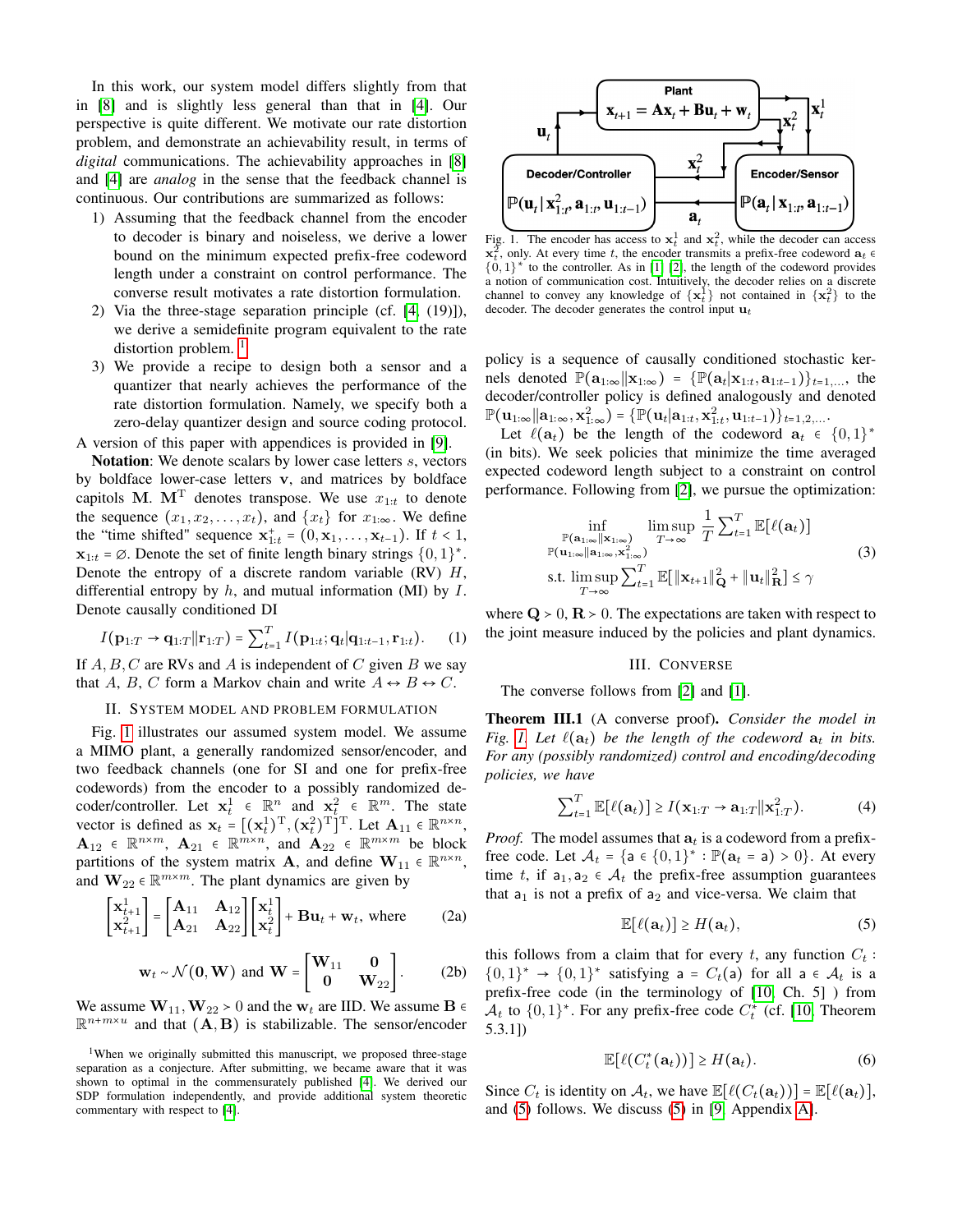At every time  $t$  we have the following chain of inequalities

$$
\mathbb{E}[\ell(\mathbf{a}_t)] \ge H(\mathbf{a}_t) \tag{7}
$$

$$
\geq H(\mathbf{a}_t|\mathbf{a}_{1:t-1}, \mathbf{x}_{1:t}^2) \tag{8}
$$

$$
\geq H(\mathbf{a}_t|\mathbf{a}_{1:t-1}, \mathbf{x}_{1:t}^2) - H(\mathbf{a}_t|\mathbf{a}_{1:t-1}, \mathbf{x}_{1:t}), \quad (9)
$$

Note that [\(7\)](#page-2-0) is precisely [\(5\)](#page-1-2), [\(8\)](#page-2-1) follows since conditioning reduces entropy, and [\(9\)](#page-2-2) follows since discrete entropy is positive. The right hand side of [\(9\)](#page-2-2) is  $I(\mathbf{a}_t; \mathbf{x}_{1:t} | \mathbf{a}_{1:t-1}, \mathbf{x}_{1:t}^2)$ . Summing over  $t$ , and applying [\(1\)](#page-1-3) gives [\(4\)](#page-1-4).

#### IV. RATE DISTORTION FORMULATION

Given the converse in Sec. [III,](#page-1-5) the arguments in [\[1\]](#page-5-0) and [\[2\]](#page-5-1) suggest attempting the following optimization

<span id="page-2-3"></span>
$$
\inf_{\substack{\mathbb{P}(\mathbf{a}_{1:\infty}||\mathbf{x}_{1:\infty})\\ \mathbb{P}(\mathbf{u}_{1:\infty}||\mathbf{x}_{1:\infty},\mathbf{x}_{1:\infty}^2)}} \limsup_{T \to \infty} I(\mathbf{x}_{1:T} \to \mathbf{a}_{1:T}||\mathbf{x}_{1:T}^2)
$$
\n
$$
\text{s.t. } \limsup_{T \to \infty} \sum_{t=1}^T \mathbb{E}[\|\mathbf{x}_{t+1}\|_{\mathbf{Q}}^2 + \|\mathbf{u}_t\|_{\mathbf{R}}^2] \le \gamma,
$$
\n(10)

where the infimum is over all possible encoder and decoder policies and all expectations are computed under the measure induced by the policies and the plant dynamics. Let  $\{y_t\}$  denote a sequence of (not necessarily discrete) random variables. Define the set of causally conditioned kernels  $\mathbb{P}(\mathbf{y}_{1:\infty}||\mathbf{x}_{1:\infty}) = {\mathbb{P}(\mathbf{y}_t|\mathbf{x}_{1:t}, \mathbf{y}_{1:t-1})}_{t=1,\dots}$  and  $\mathbb{P}(\mathbf{u}_{1:\infty}||\mathbf{y}_{1:\infty}, \mathbf{x}_{1:\infty}^2) = \{ \mathbb{P}(\mathbf{u}_t|\mathbf{y}_{1:t}, \mathbf{x}_{1:t}^2, \mathbf{u}_{1:t-1}) \}_{t=1,2,...}$ . The infimum in [\(10\)](#page-2-3) is lower bounded by

<span id="page-2-4"></span>
$$
\inf_{\substack{\mathbb{P}(\mathbf{y}_{1:\infty}||\mathbf{x}_{1:\infty}) \ T \to \infty}} \limsup_{T \to \infty} I(\mathbf{x}_{1:T} \to \mathbf{y}_{1:T}||\mathbf{x}_{1:T}^2)
$$
\n
$$
\mathbb{P}(\mathbf{u}_{1:\infty}||\mathbf{y}_{1:\infty}, \mathbf{x}_{1:\infty}^2) \tag{11}
$$
\n
$$
\text{s.t. } \limsup_{T \to \infty} \sum_{t=1}^T \mathbb{E}[\|\mathbf{x}_{t+1}\|_{\mathbf{Q}}^2 + \|\mathbf{u}_t\|_{\mathbf{R}}^2] \le \gamma.
$$

That [\(11\)](#page-2-4) lower bounds [\(10\)](#page-2-3) follows from expanding the domain of minimization. In [\(10\)](#page-2-3) the optimization is restricted to kernels where  $a_t$  is a discrete codeword, whereas in [\(11\)](#page-2-4) we make no such assumption.

Note that [\(11\)](#page-2-4) is an optimization over an infinite dimensional policy space and is not computationally amenable. Recently, [\[4\]](#page-5-3) demonstrated that the minimum in [\(11\)](#page-2-4) is achievable by a time invariant linear/Gaussian policy conforming to the three-stage separation architecture depicted in Fig. [2;](#page-2-5) namely, the optimal policy consists of a time-invariant linear-Gaussian sensor, a Kalman filter, and a certainty equivalence controller. Such a structural result allows us to convert [\(11\)](#page-2-4) into an equivalent finite dimensional optimization. We discuss the optimal architecture in the following subsection.

#### *A. Three stage test channel (cf. [\[1\]](#page-5-0), [\[4\]](#page-5-3))*

The feedback loop contains three components:

I. Time-invariant linear/Gaussian sensor: Let  $C_1 \in \mathbb{R}^{n \times n}$ <br>definition assuming the consequential set and  $\mathbf{C}_2 \in \mathbb{R}^{n \times m}$ . The equation governing the sensor output,  $\mathbf{y}_t$ , is assumed to be

$$
\mathbf{y}_t = \begin{bmatrix} \mathbf{C}_1 & \mathbf{C}_2 \end{bmatrix} \mathbf{x}_t + \mathbf{v}_t, \text{ where } \mathbf{v}_t \sim \mathcal{N}(\mathbf{0}, \mathbf{V}). \tag{12}
$$

II. Kalman filter: The standard Kalman filter (KF) computes the linear minimum mean squared error (LMMSE)

<span id="page-2-2"></span><span id="page-2-1"></span><span id="page-2-0"></span>

<span id="page-2-5"></span>estimator, which in the joint Gaussian case is also the MMSE estimator. The estimator is computed by the standard recursion (cf. [\[11\]](#page-5-10)). The KF computes the estimate  $\hat{\mathbf{x}}_t$  via a linear (in all arguments), time varying,  $C$  and  $V$  dependent recursion denoted  $\hat{\mathbf{x}}_t = \Psi_t(\hat{\mathbf{x}}_{t-1}, \mathbf{y}_t, \mathbf{x}_t^2, \mathbf{u}_t)$ .

III. Certainty equivalence control: We assume certainty equivalence linear feedback control. Let S be a stabilizing solution to the algebraic Riccati equation [\[2\]](#page-5-1)

$$
\mathbf{S} = \mathbf{A}^{\mathrm{T}} \mathbf{S} \mathbf{A} - \mathbf{A}^{\mathrm{T}} \mathbf{S} \mathbf{B} (\mathbf{B}^{\mathrm{T}} \mathbf{S} \mathbf{B} + \mathbf{R})^{-1} \mathbf{B}^{\mathrm{T}} \mathbf{S} \mathbf{A} + \mathbf{Q}.
$$
 (13)

The feedback control gain  $K$  is then given by

<span id="page-2-11"></span><span id="page-2-6"></span>
$$
\mathbf{K} = -(\mathbf{B}^{\mathrm{T}} \mathbf{S} \mathbf{B} + \mathbf{R})^{-1} \mathbf{B}^{\mathrm{T}} \mathbf{S} \mathbf{A}.
$$
 (14)

Under the three-stage test channel assumption, the design variables are limited to C and  $V \ge 0$ , converting [\(11\)](#page-2-4) into a finite-dimensional optimization.

## <span id="page-2-10"></span>V. A CONVEX PROGRAMMING APPROACH TO THE RATE/CONTROL PERFORMANCE TRADEOFF

<span id="page-2-8"></span>Via three-stage separation, the minimum in [\(11\)](#page-2-4) is given by

<span id="page-2-7"></span>
$$
\inf_{\mathbf{C},\mathbf{V}} \quad \limsup_{T \to \infty} \frac{1}{T} I(\mathbf{x}_{1:T} \to \mathbf{y}_{1:T} || \mathbf{x}_{1:T}^2)
$$
\n(15a)

s.t. 
$$
\forall t
$$
  $\limsup_{T \to \infty} \frac{1}{T} \sum_{t=1}^{T} \mathbb{E}[\|\mathbf{x}_{t+1}\|_{\mathbf{Q}}^{2} + \|\mathbf{u}_{t}\|_{\mathbf{R}}^{2}] \leq \gamma$ , (15b)  
\n $\mathbf{x}_{t+1} = \mathbf{A}\mathbf{x}_{t} + \mathbf{B}\mathbf{K}\mathbf{u}_{t} + \mathbf{w}_{t}$ ,  
\n $\mathbf{y}_{t} = \mathbf{C}\mathbf{x}_{t} + \mathbf{v}_{t}, \ \mathbf{v}_{t} \sim \mathcal{N}(\mathbf{0}, \mathbf{V}), \ \mathbf{V} \geq 0$ ,  
\n $\hat{\mathbf{x}}_{t} = \Psi_{t}(\hat{\mathbf{x}}_{t-1}, \mathbf{y}_{t}, \mathbf{x}_{t}^{2}, \mathbf{u}_{t-1}), \ \mathbf{u}_{t} = \mathbf{K}\hat{\mathbf{x}}_{t}$ ,

where we identify the DI [\(15a\)](#page-2-6) as the *communication cost* and the quadratic [\(15b\)](#page-2-7) as the *control cost* [\[4\]](#page-5-3). All expectations are under the measure induced by  $C$ ,  $V$ , and Fig. [2.](#page-2-5) In this section we derive a convex program from [\(15\)](#page-2-8). We first simplify the cost [\(15a\)](#page-2-6) under the assumed architecture, deriving an expression in terms of Kalman filter error covariance matrices.

#### <span id="page-2-9"></span>*A. The rate and control costs in terms of KF variables*

<span id="page-2-12"></span>Under the architecture in Fig. [2,](#page-2-5) it can be verified that  $x_{1:t-1} \leftrightarrow x_{1:t}^2, x_t^1, y_{1:t-1} \leftrightarrow y_t$ . Thus, by the chain rule  $I(\mathbf{x}_{1:t}; \mathbf{y}_t|\mathbf{x}_{1:t}^2, \mathbf{y}_{1:t-1}) = I(\mathbf{x}_t; \mathbf{y}_t|\mathbf{x}_{1:t}^2, \mathbf{y}_{1:t-1})$  and the communication cost [\(15a\)](#page-2-6) is given by

$$
I(\mathbf{x}_{1:T} \to \mathbf{y}_{1:T} || \mathbf{x}_{1:T}^2) = \sum_{t=1}^T I(\mathbf{x}_t; \mathbf{y}_t | \mathbf{x}_{1:t}^2, \mathbf{y}_{1:t-1}). \quad (16)
$$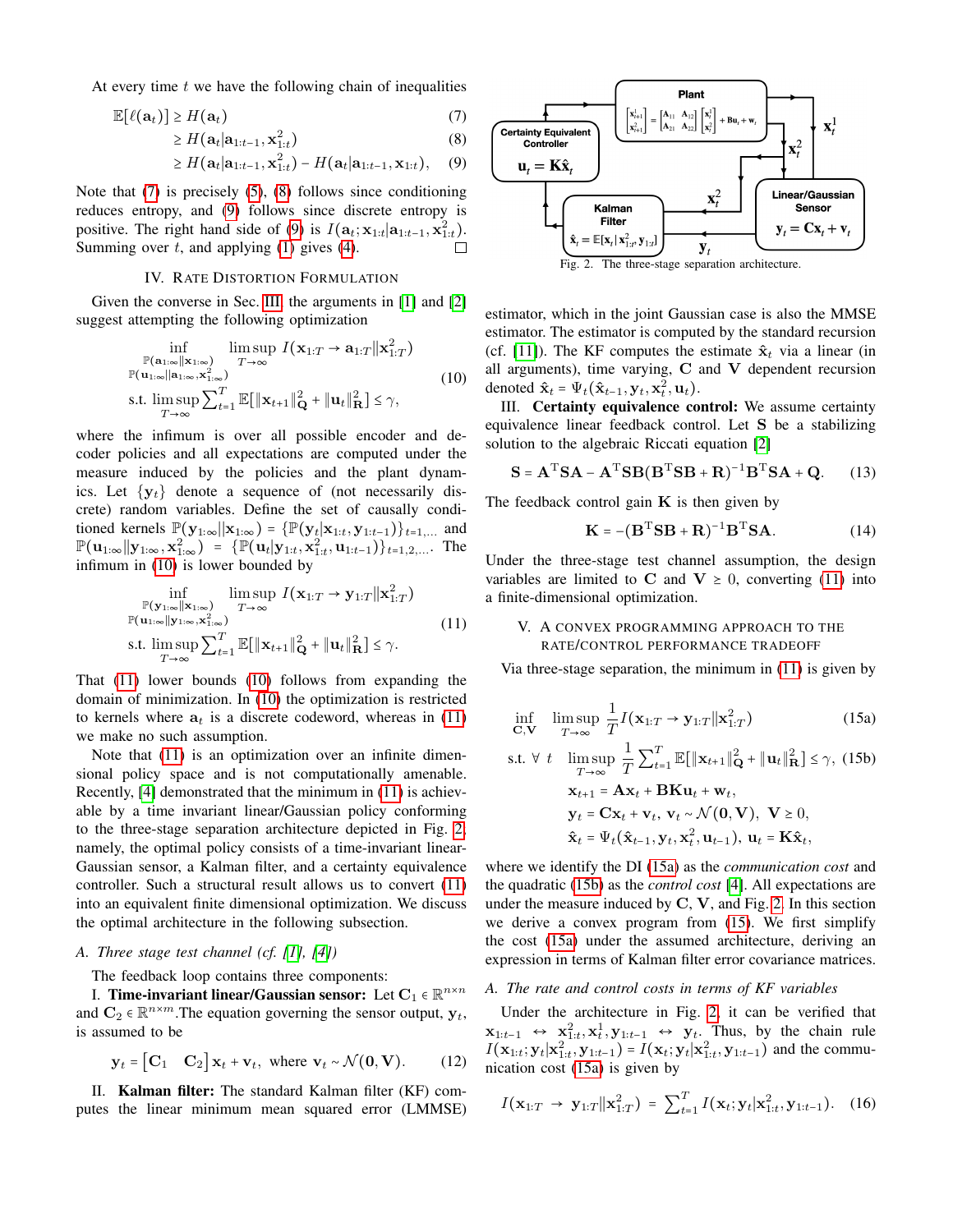

<span id="page-3-1"></span>updates. The first update is after acquiring the  $\text{SI}(\mathbf{x}^2)_t$ , meanwhile the second is after acquiring the sensor measurement  $y_t$ . In the present setting, joint Gaussianity ensures the filter computes MMSE estimators. The residuals are uncorrelated, and thus independent, of the respective observations (cf. [V-A\)](#page-2-9).

Let  $\tilde{\mathbf{x}}_t^1 = \mathbb{E}[\mathbf{x}_t^1 | \mathbf{x}_{1:t}^2, \mathbf{y}_{1:t-1}]$  and  $\hat{\mathbf{x}}_t^1 = \mathbb{E}[\mathbf{x}_t^1 | \mathbf{x}_{1:t}^2, \mathbf{y}_{1:t}]$ . Denote the residuals  $\tilde{\mathbf{r}}_t = \mathbf{x}_t^1 - \tilde{\mathbf{x}}_t^1$  and  $\hat{\mathbf{r}}_t = \mathbf{x}_t^1 - \hat{\mathbf{x}}_t^1$ . Since  $\tilde{\mathbf{x}}_t^1$  and  $\hat{\mathbf{x}}_t^1$  are measurable functions of  $x_{1:t}^2$ ,  $y_{1:t-1}$  and  $x_{1:t}^2$ ,  $y_{1:t}$  respectively, by the definition of MI

$$
I(\mathbf{x}_{t}^{1}; \mathbf{y}_{t}|\mathbf{x}_{1:t}^{2}, \mathbf{y}_{1:t-1}) = h(\tilde{\mathbf{r}}_{t}|\mathbf{x}_{1:t}^{2}, \mathbf{y}_{1:t-1}) - h(\hat{\mathbf{r}}_{t}|\mathbf{x}_{1:t}^{2}, \mathbf{y}_{1:t}).
$$
 (17)

By the joint Gaussianity of  $x_{1:t}$  and  $y_{1:t}$  and the orthogonality principle,  $\tilde{\mathbf{r}}_t$  is Gaussian, has  $\mathbb{E}[\tilde{\mathbf{r}}_t] = \mathbf{0}$ , and is independent of  $\mathbf{x}_{1:t}^2$ ,  $\mathbf{y}_{1:t-1}$ . Likewise  $\hat{\mathbf{r}}_t$  is Gaussian, has  $\mathbb{E}[\hat{\mathbf{r}}_t] = \mathbf{0}$ , and is independent of  $\mathbf{x}_t^2$  and  $\hat{\mathbf{D}}$ is independent of  $\mathbf{x}_{1:t}^2$ ,  $\mathbf{y}_{1:t}$ . Define  $\tilde{\mathbf{P}}_t = \mathbb{E}[\tilde{\mathbf{r}}_t \tilde{\mathbf{r}}_t^T]$  and  $\hat{\mathbf{P}}_t = \mathbb{E}[\tilde{\mathbf{r}}_t \tilde{\mathbf{r}}_t^T]$  and  $\hat{\mathbf{P}}_t = \mathbb{E}[\tilde{\mathbf{r}}_t \tilde{\mathbf{r}}_t^T]$  $\mathbb{E}[\hat{\mathbf{r}}_t \hat{\mathbf{r}}_t^{\mathrm{T}}]$ . The differential entropy of  $\mathbf{z} \sim \mathcal{N}(\mathbf{0}_d, \Sigma)$  is  $h(\mathbf{z}) =$  $\frac{1}{2}$ (log det( $\Sigma$ ) + d log( $2\pi e$ )) [\[10\]](#page-5-9). Thus [\(17\)](#page-3-0) is

$$
I(\mathbf{x}_t^1; \mathbf{y}_t | \mathbf{x}_{1:t}^2, \mathbf{y}_{1:t-1}) = \frac{1}{2} (\log \det \tilde{\mathbf{P}}_t - \log \det \hat{\mathbf{P}}_t). \tag{18}
$$

Thus, the rate cost function in [\(15\)](#page-2-8) may be written

$$
\limsup_{t \to \infty} \frac{1}{T} I(\mathbf{x}_{1:T} \to \mathbf{y}_{1:T} || \mathbf{x}_{1:T}^2) =
$$

$$
\limsup_{t \to \infty} \frac{1}{2T} \sum_{t=1}^T \log \det \tilde{\mathbf{P}}_t - \log \det \hat{\mathbf{P}}_t. \quad (19)
$$

Under the present assumptions (cf. [\[2\]](#page-5-1) [\[1\]](#page-5-0)), the control cost may also be written in terms of  $\hat{P}_t$ . Let  $\Theta = K^{\mathrm{T}}(B^{\mathrm{T}}SB +$  $R$ ) $K$ . We have

$$
\limsup_{T \to \infty} \frac{1}{T} \sum_{t=1}^{T} \mathbb{E}[\|\mathbf{x}_{t+1}\|_{\mathbf{Q}}^2 + \|\mathbf{u}_t\|_{\mathbf{R}}^2] =
$$
  

$$
\limsup_{T \to \infty} \frac{1}{T} \sum_{i=1}^{\infty} \text{Tr}(\Theta \hat{\mathbf{P}}_t) + \text{Tr}(\mathbf{SW}). \quad (20)
$$

In the sequel, we recast [\(15\)](#page-2-8) in terms of  $\hat{P}_t$  and  $\tilde{P}_t$ .

### <span id="page-3-10"></span>*B. The constraints in terms of Kalman filter variables*

In this subsection, we derive constraints between the residual covariance matrices and conclude the simplification of [\(15\)](#page-2-8). The sequences  $\{\tilde{P}_t\}$  and  $\{\hat{P}_t\}$  are related via a Riccati recursion we derive via considering the implementation of the Kalman filter from Fig. [2](#page-2-5) depicted in Fig. [3.](#page-3-1)

Define the *a posteriori* state estimate of x at time  $t - 1$ as  $\hat{\mathbf{x}}_{t-1}$ . This is the estimator given  $\mathbf{x}_{1:t-1}^2$  and  $\mathbf{y}_{1:t-1}$  and is given by  $\hat{\mathbf{x}}_{t-1} = [(\hat{\mathbf{x}}_{t-1}^1)^{\mathrm{T}}, (\mathbf{x}_{t-1}^2)^{\mathrm{T}}]^{\mathrm{T}}$  (cf. Sec. [V\)](#page-2-10). Since  $\mathbf{x}_{t-1}^2$ is observed noiselessly there is no error in estimating  $x_{t-1}^2$ ; we thus defined the residual,  $\hat{\mathbf{r}}_{t-1}$ , with respect to  $\mathbf{x}_{t-1}^1$  (only). The orthogonality principle and Gaussianity ensures that  $\hat{\mathbf{r}}_{t-1}$ is independent of  $x_{1:t-1}^2, y_{1:t-1}$ .

Denote the *a priori* state estimate for time t as  $\hat{\mathbf{x}}_{t|t-1}$ . Given the linear feedback control,  $\hat{\mathbf{x}}_{t|t-1}$  is a linear function of  $\hat{\mathbf{x}}_{t-1}$  and is precisely the MMSE estimator  $\hat{\mathbf{x}}_{t|t-1}$  =  $\mathbb{E}[\mathbf{x}_{t-1}|\mathbf{x}_{1:t-1}^2, \mathbf{y}_{1:t-1}]$ . Denote the a priori residual process  $\hat{\mathbf{r}}_{t|t-1} = \mathbf{x}_t - \hat{\mathbf{x}}_{t|t-1}$ . Note that in contrast to the definition of  $\hat{\mathbf{r}}_{t-1}$ ,  $\hat{\mathbf{r}}_{t|t-1}$  contains residuals from estimating (predicting) both  $x_t^1$  and  $x_t^2$ . It can be shown that  $\mathbb{E}[\hat{\mathbf{r}}_{t|t-1}] = \mathbf{0}$ . Denote the co-<br>transpose matrix  $\mathbf{D} = \mathbb{E}[\hat{\mathbf{r}}_t \quad \hat{\mathbf{r}}_t^T]$  is to  $\overline{\mathbf{A}} = [\mathbf{A}^T, \mathbf{A}^T]^T$ variance matrix  $\mathbf{P}_{t|t-1} = \mathbb{E}[\hat{\mathbf{r}}_{t|t-1}\hat{\mathbf{r}}_{t|t-1}^T]$ . Let  $\bar{\mathbf{A}} = [\mathbf{A}_{11}^T, \mathbf{A}_{21}^T]^T$ . By direct substitution  $\mathbf{P}_{t|t-1} = \overrightarrow{\mathbf{A}} \hat{\mathbf{P}}_{t-1} \overrightarrow{\mathbf{A}}^{\mathrm{T}} + \mathbf{W}$ , where  $\hat{\mathbf{P}}_{t-1}$  is covariance of  $\hat{\mathbf{r}}_{t-1}$  defined in [V-A.](#page-2-9)

The estimator after the SI update (the noiseless observation of  $\mathbf{x}_t^2$ ) at time t is given by  $\tilde{\mathbf{x}}_t = [(\tilde{\mathbf{x}}_t^1)^T, (\mathbf{x}_t^2)^T]^T$  (cf. Sec. [V\)](#page-2-10). Again,  $\tilde{\mathbf{x}}_t = \mathbb{E}[\mathbf{x}_t | \mathbf{x}_{1:t}^2, \mathbf{y}_{1:t-1}]$  and is a linear function of  $\hat{\mathbf{x}}_{t|t-1}$  and  $\mathbf{x}_t^2$ . The residual,  $\tilde{\mathbf{r}}_t$ , is again defined with respect to the error estimating  $\mathbf{x}_t^1$  only (as in Sec. [V\)](#page-2-10). Let  $\mathbf{P}_{t|t-1}^{11} \in \mathbb{R}^{n \times n}$ ,  ${\bf P}_{t|t-1}^{12}$  ∈  $\mathbb{R}^{n \times m}$ ,  ${\bf P}_{t|t-1}^{21}$  ∈  $\mathbb{R}^{m \times n}$ ,  ${\bf P}_{t|t-1}^{22}$  ∈  $\mathbb{R}^{m \times m}$  be such that

$$
\mathbf{P}_{t|t-1} = \begin{bmatrix} \mathbf{P}_{t|t-1}^{11} & \mathbf{P}_{t|t-1}^{12} \\ \mathbf{P}_{t|t-1}^{21} & \mathbf{P}_{t|t-1}^{22} \end{bmatrix} .
$$
 (21)

<span id="page-3-0"></span>The covariance of the residual  $\tilde{\mathbf{r}}_t$  (cf. [V-A\)](#page-2-9) follows from a standard Shur complement result

$$
\tilde{\mathbf{P}}_t = \mathbf{P}_{t|t-1}^{11} - \mathbf{P}_{t|t-1}^{12} (\mathbf{P}_{t|t-1}^{22})^{-1} \mathbf{P}_{t|t-1}^{21}.
$$
 (22)

Finally, the sensor measurement update computes the posterior state estimate at time t. It can be shown that  $\dot{P}_t$  is given by

<span id="page-3-5"></span><span id="page-3-4"></span><span id="page-3-3"></span><span id="page-3-2"></span>
$$
\hat{\mathbf{P}}_t^{-1} = \tilde{\mathbf{P}}_t^{-1} + \mathbf{C}_1^{\mathrm{T}} \mathbf{V}^{-1} \mathbf{C}_1, \tag{23}
$$

which demonstrates that  $C_2$  is completely arbitrary.

<span id="page-3-8"></span>Let  $\mathbf{F} = \mathbf{A}_{21}^{\mathrm{T}} \mathbf{W}_{22}^{-1} \mathbf{A}_{21}$ . Using [\(22\)](#page-3-2), the matrix inversion lemma gives

$$
\tilde{\mathbf{P}}_{t+1} = \mathbf{W}_{11} + \mathbf{A}_{11} (\hat{\mathbf{P}}_t^{-1} + \mathbf{F})^{-1} \mathbf{A}_{11}^{\mathrm{T}}.
$$
 (24)

Substituting [\(23\)](#page-3-3) into [\(24\)](#page-3-4) gives a recursion for  $\tilde{P}$  via

$$
\tilde{\mathbf{P}}_{t+1} = \mathbf{W}_{11} + \mathbf{A}_{11} \left( \tilde{\mathbf{P}}_t^{-1} + \mathbf{C}_1^{\mathrm{T}} \mathbf{V}^{-1} \mathbf{C}_1 + \mathbf{F} \right)^{-1} \mathbf{A}_{11}^{\mathrm{T}}.
$$
 (25)

<span id="page-3-9"></span>The matrix inversion lemma demonstrates that [\(25\)](#page-3-5) is a Riccati difference equation [\[12\]](#page-5-11). Given an initial condition, the recursion [\(25\)](#page-3-5) converges under a variety of circumstances [\[12\]](#page-5-11) [\[11\]](#page-5-10). If it exists, the steady state solution  $P_{\infty}$  solves the discrete algebraic Riccati equation

<span id="page-3-6"></span>
$$
\tilde{\mathbf{P}}_{\infty} = \mathbf{W}_{11} + \mathbf{A}_{11} \left( \tilde{\mathbf{P}}_{\infty}^{-1} + \mathbf{C}_1^{\mathrm{T}} \mathbf{V}^{-1} \mathbf{C}_1 + \mathbf{F} \right)^{-1} \mathbf{A}_{11}^{\mathrm{T}}.
$$
 (26)

In particular, [\[12,](#page-5-11) Theorem 4.1] establishes convergence to a unique, positive definite solution when  $(A_{11}, W_{11}^{\frac{1}{2}})$  is stabilizable and  $([\mathbf{C}_1^{\mathrm{T}}, \mathbf{A}_{11}^{\mathrm{T}}]^{T}, \mathbf{A}_{11})$  is detectable [\[12\]](#page-5-11). The stabilizability is immediate as  $W_{11} > 0$ . Furthermore, in the present setting, the existence of a positive definite solution to [\(26\)](#page-3-6) can be shown to imply that  $([\mathbf{C}_1^T, \mathbf{A}_{21}^T]^T, \mathbf{A})$  is detectable via a discrete time Liaponov equation. We restrict our attention to the case that  $([\mathbf{C}_1^{\mathrm{T}}, \mathbf{A}_{21}^{\mathrm{T}}]^{\mathrm{T}}, \mathbf{A})$  is detectable.

Convergence of  $\{P_t\}$  implies that  $\{P_t\}$  also converges. The limits of  $\{\hat{\mathbf{P}}_t\}$  and  $\{\hat{\mathbf{P}}_t\}$  must satisfy both

<span id="page-3-7"></span>
$$
\hat{\mathbf{P}}_{\infty}^{-1} = \tilde{\mathbf{P}}_{\infty}^{-1} + \mathbf{C}_1^{\mathrm{T}} \mathbf{V}^{-1} \mathbf{C}_1, \text{ and } (27a)
$$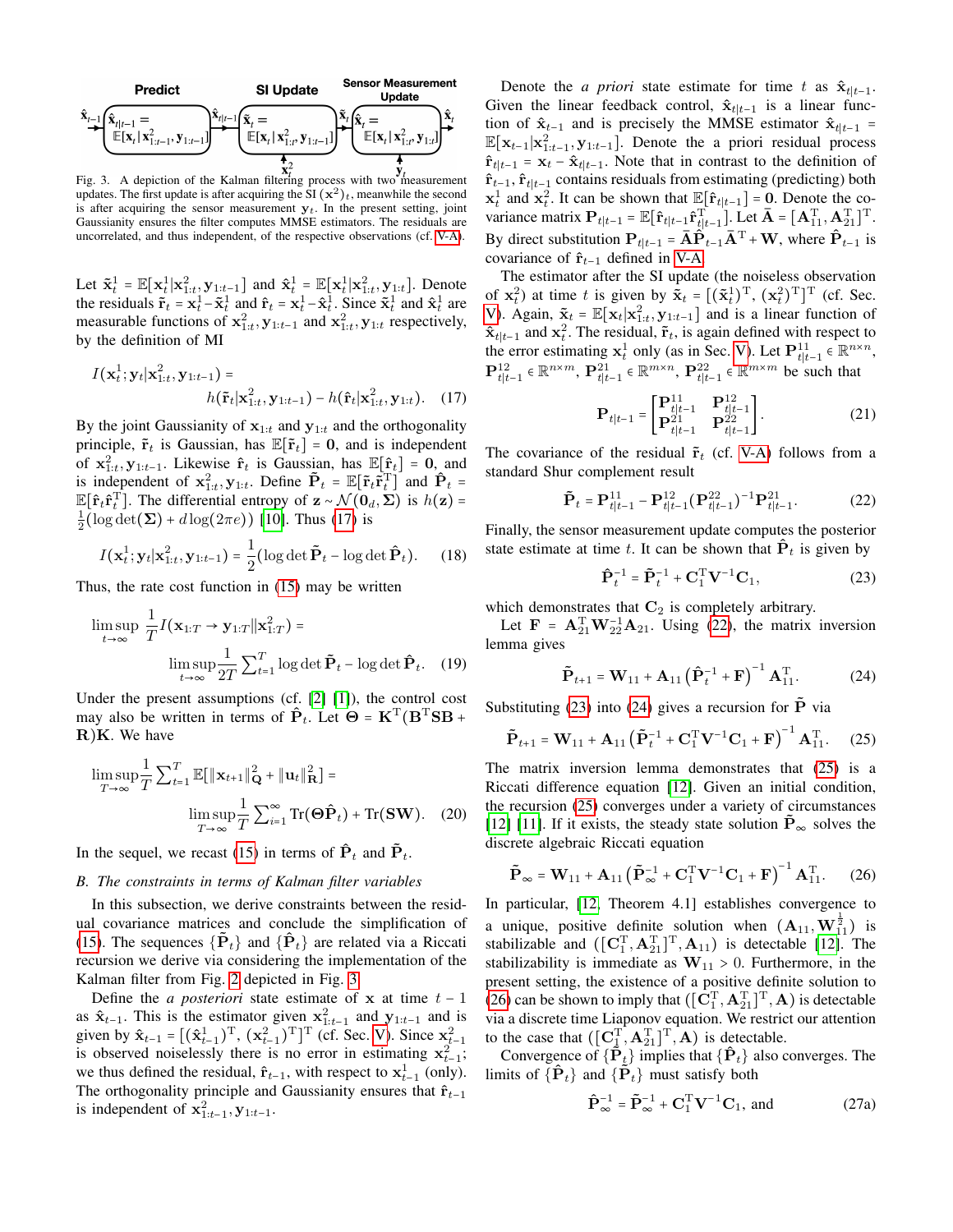$$
\tilde{\mathbf{P}}_{\infty} = \mathbf{W}_{11} + \mathbf{A}_{11} \left( \hat{\mathbf{P}}_{\infty}^{-1} + \mathbf{F} \right)^{-1} \mathbf{A}_{11}^{\mathrm{T}}.
$$
 (27b)

Given C and V, if such a  $\tilde{P}_{\infty} > 0$  and  $\hat{P}_{\infty} > 0$  can be found, the resulting  $\tilde{P}_{\infty}$  will satisfy [\(26\)](#page-3-6). If for some C and V there exists  $\mathbf{P}_{\infty}$  (necessarily positive definite) satisfying [\(27\)](#page-3-7), it follows that  $([\mathbf{C}_1^T, \mathbf{A}_{21}^T]^T, \mathbf{A})$  is detectable and that both  $\tilde{P}_t \rightarrow \tilde{P}_{\infty}$  and  $\hat{P}_t \rightarrow \hat{P}_{\infty}$ . Using [\(19\)](#page-3-8), a standard Cesáro mean (cf. [\[10\]](#page-5-9)) argument gives that

$$
\limsup_{t \to \infty} \frac{1}{T} I(\mathbf{x}_{1:T} \to \mathbf{y}_{1:T} || \mathbf{x}_{1:T}^2) = \frac{1}{2} \log \frac{\det \tilde{\mathbf{P}}_{\infty}}{\det \hat{\mathbf{P}}_{\infty}}.
$$
 (28)

Similarly, using [\(20\)](#page-3-9) we have that

$$
\limsup_{T \to \infty} \frac{1}{T} \sum_{t=1}^{T} \mathbb{E}[\|\mathbf{x}_{t+1}\|_{\mathbf{Q}}^2 + \|\mathbf{u}_t\|_{\mathbf{R}}^2] = \text{Tr}(\Theta \hat{\mathbf{P}}_{\infty} + \mathbf{SW}). \tag{29}
$$

In the following subsection, we use these results to derive a convex program for the rate distortion problem [\(15\)](#page-2-8).

## *C. Derivation of the convex program*

Define  $\hat{\mathbf{P}} \stackrel{\Delta}{=} \hat{\mathbf{P}}_{\infty}$  and  $\tilde{\mathbf{P}} \stackrel{\Delta}{=} \tilde{\mathbf{P}}_{\infty}$ . Substituting [\(27\)](#page-3-7), [\(28\)](#page-4-0), and [\(29\)](#page-4-1) into [\(15\)](#page-2-8) yields the finite dimensional optimization

<span id="page-4-2"></span>
$$
\min_{\mathbf{C}, \mathbf{V}} \quad \frac{1}{2} (\log \det \tilde{\mathbf{P}} - \log \det \hat{\mathbf{P}})
$$
\n
$$
\text{s.t.} \quad \mathbf{V} \ge 0, \ \tilde{\mathbf{P}} \ge 0, \ \text{Tr}(\Theta \hat{\mathbf{P}} + \mathbf{SW}) \le \gamma, \tag{30}
$$
\n
$$
\hat{\mathbf{P}}^{-1} = \tilde{\mathbf{P}}^{-1} + \mathbf{C}_{1}^{\mathrm{T}} \mathbf{V}^{-1} \mathbf{C}_{1},
$$
\n
$$
\tilde{\mathbf{P}} = \mathbf{W}_{11} + \mathbf{A}_{11} (\hat{\mathbf{P}}^{-1} + \mathbf{F})^{-1} \mathbf{A}_{11}^{\mathrm{T}}.
$$

Since  $W_{11}$  > 0,  $\tilde{P}$  > 0. The minimum in [\(30\)](#page-4-2) can be found by the convex optimization

<span id="page-4-3"></span>
$$
\min_{\hat{\mathbf{P}}, \mathbf{\Pi}} \quad \frac{\log \det \mathbf{W} - \log \det \mathbf{\Pi} - \log \det (\mathbf{W}_{22} + \mathbf{A}_{21} \hat{\mathbf{P}} \mathbf{A}_{21}^{\mathrm{T}})}{2}
$$
\ns.t. 
$$
\hat{\mathbf{P}} > 0, \mathbf{\Pi} \ge 0, \text{Tr}(\mathbf{\Theta} \hat{\mathbf{P}}) + \text{Tr}(\mathbf{SW}) \le \gamma,
$$
\n
$$
\mathbf{W} + \overline{\mathbf{A}} \hat{\mathbf{P}} \overline{\mathbf{A}}^{\mathrm{T}} - \begin{bmatrix} \hat{\mathbf{P}} & 0 \\ 0 & 0 \end{bmatrix} \ge 0,
$$
\n
$$
\begin{bmatrix} \hat{\mathbf{P}} - \mathbf{\Pi} & \hat{\mathbf{P}} \overline{\mathbf{A}}^{\mathrm{T}} \\ \overline{\mathbf{A}} \hat{\mathbf{P}} & \mathbf{W} + \overline{\mathbf{A}} \hat{\mathbf{P}} \overline{\mathbf{A}}^{\mathrm{T}} \end{bmatrix} \ge 0.
$$
\n(31)

Details are given in [\[9,](#page-5-8) Appendix [B\]](#page-7-0). Let  $\mathbf{P}_{\text{min}}$  be the minimizer in [\(31\)](#page-4-3), and let  $\tilde{P}_{min}$  be given by [\(27b\)](#page-4-4). The minimizers  $C_1$  and V are the set of matrices satisfying  $\hat{\mathbf{P}}_{\text{min}}^{-1} - \tilde{\mathbf{P}}_{\text{min}}^{-1} = \mathbf{C}_1 \mathbf{V}^{-1} \mathbf{C}_1^{\text{T}}$ . Without loss of generality, we choose  $V = I$ ,  $C_1$  the corresponding minimizer, and  $C_2 = 0$ . We now show that the minimum is nearly achievable in the architecture of Fig. [1.](#page-1-1)

# VI. QUANTIZATION AND PREFIX FREE CODING

<span id="page-4-6"></span>The architecture used to demonstrate the achievability result follows from [\[2,](#page-5-1) IV], and is shown in Fig. [4.](#page-4-5) As in [\[2\]](#page-5-1), we use a predictive elementwise uniform quantizer with subtractive dither. We define an elementwise uniform quantizer with sensitivity  $\Delta$  as a function  $\mathbf{q}_{\Delta} : \mathbb{R}^n \to \mathbb{R}^n$  such that

$$
[\mathbf{q}_{\Delta}(\mathbf{z})]_i = m\Delta \text{ if } [\mathbf{z}]_i \in [m\Delta - \frac{\Delta}{2}, m\Delta + \frac{\Delta}{2}), \quad (32)
$$

<span id="page-4-4"></span>

<span id="page-4-5"></span><span id="page-4-1"></span><span id="page-4-0"></span>Fig. 4. The dither signal  $\left[d_t\right]_i \sim \text{Uniform}\left(\left[-\frac{\Delta}{2}, \frac{\Delta}{2}\right)\right)$  IID over *i*, *t* is independent of  $x_{1:t}$ ,  $y_{1:t-1}$ ,  $u_{1:t-1}$ ,  $a_{1:t-1}$  but is assumed to be known at both the encoder and decoder. In practice, this "shared randomness" could be accomplished by using synchronized pseudorandom number generators at both the encoder and decoder.

e.g. each element of z is "rounded" to the nearest integer multiple of  $\Delta$ . For a random input z,  $q_{\Delta}(z)$  is a discrete RV with countable support. Consider the random vector  $\mathbf{d} \in \mathbb{R}^n$ <br>where  $\lceil \mathbf{d} \rceil$  . Lightform  $\lceil \Delta \rceil$  All IID cuse is and independent of where  $[\mathbf{d}]_i \sim \text{Uniform}[-\frac{\Delta}{2}, \frac{\Delta}{2}]$  IID over *i* and independent of z. Define the quantizer with *subtractive dither* via

$$
\mathbf{q}_{\Delta}^{\mathrm{SD}}(\mathbf{z}) = \mathbf{q}_{\Delta}(\mathbf{z} + \mathbf{d}) - \mathbf{d}
$$
 (33)

Dithering allows the quantization error to manifest as additive *uniform* noise; it can be shown that  $n = z - q_{\text{D}}^{\text{SD}}(z)$  is independent of z and that the elements  $[n]_i$  are IID with  $\left[\mathbf{n}\right]_i$  ~ Uniform $\left[-\frac{\Delta}{2}, \frac{\Delta}{2}\right]$  [\[2,](#page-5-1) Lemma 1a] [\[13\]](#page-5-12). The caption of Fig. [4](#page-4-5) outlines the use of dithering this achievability result.

We now show that when  $\Delta = 2\sqrt{3}$ , the system in Fig. [4](#page-4-5) achieves an equivalent control performance as the as the architecture in Fig. [2](#page-2-5) for equivalent  $C_1$  and  $V = I$ . In Fig. [4,](#page-4-5) at time  $t$  the decoder observes a dithered quantized measurement of  $x^1$ , denoted  $y_t^{NG}$  and to be described presently. The measurement is predictive and defined recursively via an encoder KF process. At time  $t$ , a KF at the encoder computes

$$
\tilde{\mathbf{x}}_t^{1,\text{NG}} = \text{The LMMSE estimate of } \mathbf{x}^1 \text{ given } \mathbf{y}_{1:t-1}^{\text{NG}}, \mathbf{x}_{1:t}^2.
$$

The encoder's quantizer computes the discrete  $\tilde{\mathbf{z}}_t =$ <br> $\alpha_s(G(\tau_1^1, \tilde{\tau}_2^{1,\text{NG}}), d_s)$  and ancedes  $\tilde{\tau}_s$  with a noder free  $\mathbf{q}_{\Delta}(\mathbf{C}_1(\mathbf{x}_t^1 - \tilde{\mathbf{x}}_t^{1,\text{NG}}) + \mathbf{d}_t)$ , and encodes  $\tilde{\mathbf{z}}_t$  with a prefix-free lossless Shannon-Fano-Elias (SFE) code. The codeword is sent to the decoder, which (exactly) reconstructs  $\tilde{\mathbf{z}}_t$ .

Given the dither signal, the decoder forms  $y_t^{\text{NG}} = \tilde{\mathbf{z}}_t - \mathbf{d}_t$ ,<br>or, equivalently  $y_t^{\text{NG}} = \mathbf{q}_{\Delta}^{\text{SD}} (\mathbf{C}_1(\mathbf{x}_t^1 - \tilde{\mathbf{x}}_t^1)^{\text{NG}})$ ). This gives

$$
\mathbf{y}_t^{\text{NG}} = \mathbf{C}_1 \mathbf{x}_t^1 - \mathbf{C}_1 \tilde{\mathbf{x}}_t^{1,\text{NG}} + \mathbf{n}_t
$$

where  $n_t$  is a zero mean, uniform random vector with IID elements and  $\mathbb{E}[n_t n_t^T] = I$ . The decoder side Kalman filter operates analogously to the two stage filter in Fig. [3.](#page-3-1) Having received the previous measurements  $y_{1:t-1}^{NG}$  and the SI  $x_{1:t}^2$ , the decoder can compute  $\tilde{\mathbf{x}}_t^{1,\text{NG}}$  and form a centered measurement  $\overline{\mathbf{y}}_t^{\text{NG}} = \mathbf{y}_t^{\text{NG}} + \mathbf{C}_1 \tilde{\mathbf{x}}_t^{\text{1,NG}^{\text{C}}}$ . It clear that,

$$
\hat{\mathbf{x}}_t^{1,\text{NG}} = \text{The LMMSE estimate of } \mathbf{x}_t^1 \text{ given } \mathbf{y}_{1:t}^{\text{NG}}, \mathbf{x}_{1:t}^2, (34)
$$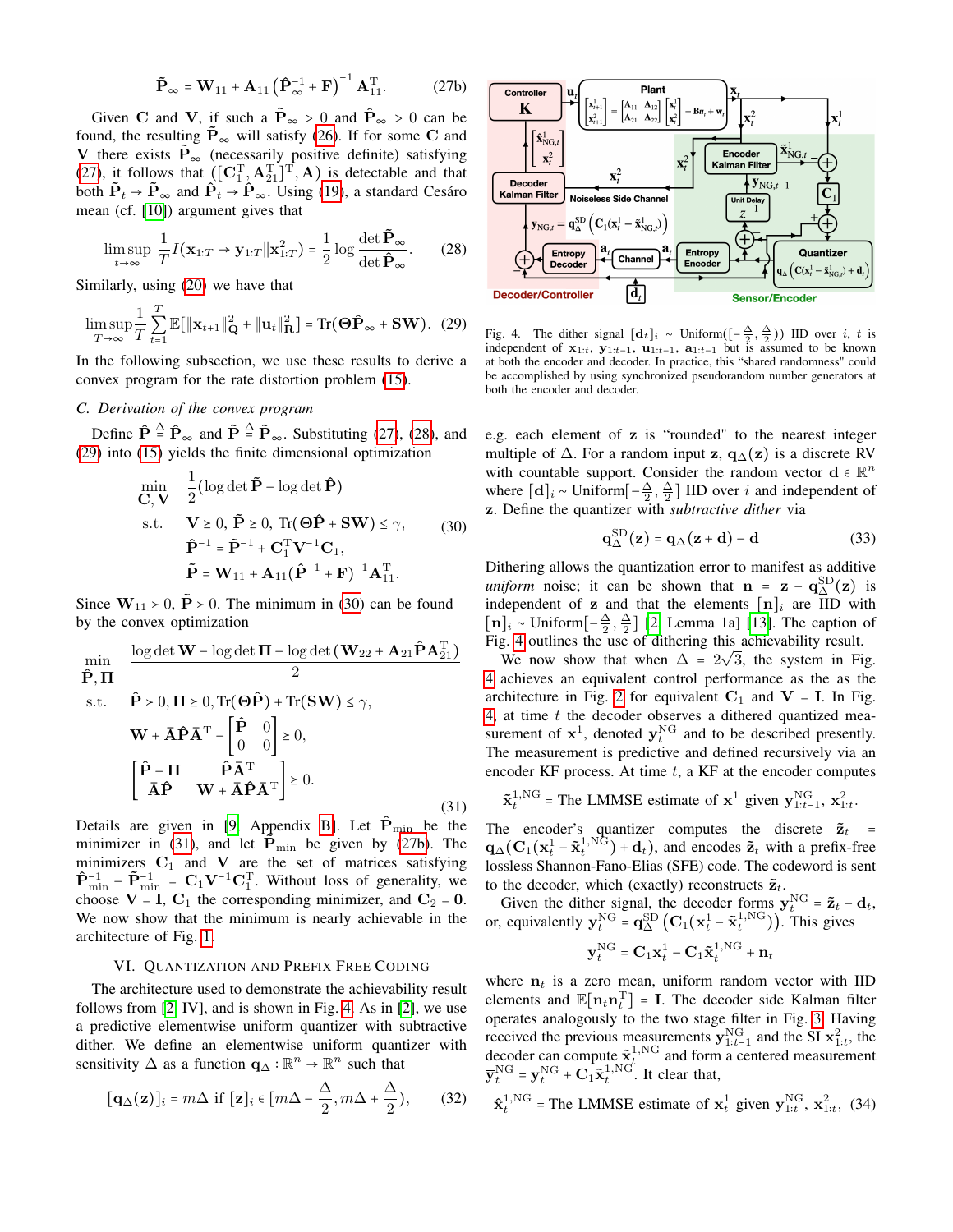is the same as the LMMSE of  $x_t^1$  given  $\overline{y}_{1:t_{\text{NLO}}}^{\text{NG}}$  and  $x_{1:t}^2$ . The controller forms the control input  $\mathbf{u}_t = \mathbf{K}[(\hat{\mathbf{x}}_t^{\text{T,NG}})^{\text{T}}, (\mathbf{x}_t^2)^{\text{T}}]^{\text{T}}$ where  $K$  is as in [\(14\)](#page-2-11). A corollary to the proof of [\[2,](#page-5-1) Lemma 1a] demonstrates that under this (really any) feedback arrangement, the sequence of quantization noises  $\{n_t\}$  is temporally white, e.g.  $\mathbf{E}[\mathbf{n}_t \mathbf{n}_t^{\mathrm{T}}] = \mathbf{0}$  if  $t \neq t'$ .<br>This look to a result appleasus to  $\Omega$ .

This leads to a result analogous to [\[2,](#page-5-1) Lemma 2]. Having fixed  $C_1$  and  $V = I$ , denote the jointly Gaussian random variables  $(\mathbf{x}_t, \tilde{\mathbf{x}}_t^1, \hat{\mathbf{x}}_t^1)$  with the joint distribution induced by the architecture in Fig. [2](#page-2-5) by  $(\mathbf{x}_t^G, \tilde{\mathbf{x}}_t^{1,G}, \hat{\mathbf{x}}_t^{1,G})$ . Likewise, denote the (generally non-Gaussian) RVs  $(\mathbf{x}_t, \tilde{\mathbf{x}}_t^1, \hat{\mathbf{x}}_t^1)$  with the joint distribution induced by the architecture in Fig. [4](#page-4-5) by  $(\mathbf{x}_t^{\text{NG}}, \tilde{\mathbf{x}}_t^{\text{1,NG}}, \hat{\mathbf{x}}_t^{\text{1,NG}})$ . We have the following lemma.

<span id="page-5-16"></span>**Lemma VI.1.** If RVs describing the initial conditions  $\mathbf{x}_1^{\text{NG}}$ and  $\mathbf{x}_1^G$  have identical first and second moments, then the *processes*  $\{(\mathbf{x}_t^{\text{NG}}, \mathbf{\hat{x}}_t^{\text{1,NG}}, \mathbf{\tilde{x}}_t^{\text{1,NG}})\}$  *and*  $\{(\mathbf{x}_t^{\text{G}}, \mathbf{\tilde{x}}_t^{\text{1,G}}, \mathbf{\hat{x}}_t^{\text{1,G}})\}$  *are equivalent up to second moments. Regardless of initial condi*tions  $\mathbb{E}[(\mathbf{x}_t^{1,\text{NG}} - \hat{\mathbf{x}}_t^{1,\text{NG}})(\mathbf{x}_t^{1,\text{NG}} - \hat{\mathbf{x}}_t^{1,\text{NG}})^{\text{T}}] \rightarrow \hat{\mathbf{P}}.$ 

This result follows from comparing the measurement model

$$
\overline{\mathbf{y}}_t^{\text{NG}} = \mathbf{C}_1 \mathbf{x}_t^{1,\text{NG}} + \mathbf{n}_t \tag{35}
$$

to the linear/Gaussian model [\(12\)](#page-2-12) under the assumed choices of  $C_1$  and  $V = I$ . While the additive white noise is uniform, rather than Gaussian, it has  $\mathbb{E}[n_t] = 0$  and  $\mathbb{E}[n_t n_t^T] = I$ .<br>The first statement follows from an induction on t. The latter The first statement follows from an induction on  $t$ . The latter follows as the Riccati recursion relating the covariance matrices of the error processes  $\mathbf{x}_t^{1,\text{NG}} - \hat{\mathbf{x}}_t^{1,\text{NG}}$  and  $\mathbf{x}_t^{1,\text{NG}} - \tilde{\mathbf{x}}_t^{1,\text{NG}}$ is identical to that derived in [V-B.](#page-3-10) The same control cost is achieved in both systems (cf. [\(29\)](#page-4-1)).

It remains to bound the codeword length. Recall the discrete RV  $\tilde{\mathbf{z}}_t$ , and define  $\mathbf{z}_t = \mathbf{C}_1(\mathbf{x}_t^{1,\text{NG}} - \tilde{\mathbf{x}}_t^{1,\text{NG}})$ . At every time t, by the SFE construction (cf. [\[10\]](#page-5-9)) there exists a lossless, prefixfree code that encodes  $\tilde{\mathbf{z}}_t$  with an expected length  $\mathbb{E}[\ell(\mathbf{a}_t)] \leq$  $H(\tilde{\mathbf{z}}_t | \mathbf{d}_t) + 1$ . Consider the joint Gaussian case and define  $\tilde{\mathbf{r}}_t^G$ as in Sec. [V.](#page-2-10) The next lemma is proved in [\[9,](#page-5-8) Appendix [C\]](#page-7-1).

<span id="page-5-13"></span>Lemma VI.2 ( [\[2\]](#page-5-1)). *At every time* t*, we have*

$$
H(\tilde{\mathbf{z}}_t|\mathbf{d}_t) \leq \frac{n}{2}\log_2\frac{4\pi e}{12} + I(\mathbf{C}_1\tilde{\mathbf{r}}_t^{\text{G}};\mathbf{C}_1\tilde{\mathbf{r}}_t^{\text{G}} + \mathbf{v}_t). \tag{36}
$$

Let  $k = 1 + \frac{n}{2} \log_2 \frac{4\pi e}{12}$ . Our main result is the following.

Theorem VI.3. *When the entropy encoder and decoder in Fig.* [4](#page-4-5) use SFE coding adapted to the PMF of  $\tilde{\mathbf{z}}_t$  for all t, the *architecture achieves*

$$
\limsup_{T \to \infty} \frac{1}{T} \sum_{t=1}^{T} \mathbb{E}[\ell(\mathbf{a}_t)] \le \limsup_{T \to \infty} \frac{1}{T} I(\mathbf{x}_{1:T} \to \mathbf{y}_{1:T} || \mathbf{x}_{1:T}^2) + k. \quad (37)
$$

*Proof.* At every time t, SFE codeword has a length  $\mathbb{E}[\ell(\mathbf{a}_t)] \leq 1 + H(\tilde{\mathbf{a}} \mid \mathbf{d})$ . Since  $\tilde{\mathbf{a}}^{1,G}$  is a massumple function of  $1 + H(\tilde{\mathbf{z}}_t | \mathbf{d}_t)$ . Since  $\tilde{\mathbf{x}}_t^{1,\text{G}}$  is a measurable function of  $\mathbf{x}_{1:t}^{\mathrm{G},2}$ ,  $\mathbf{y}_{1:t-1}^{\mathrm{G}}$  we have that

$$
I(\mathbf{x}_{t}^{1,G}; \mathbf{y}_{t}^{G} | \mathbf{x}_{1:t}^{2,G}, \mathbf{y}_{1:t-1}^{G}) =
$$
  

$$
I(\tilde{\mathbf{r}}_{t}^{G}; \mathbf{C}_{1} \tilde{\mathbf{r}}_{t}^{G} + \mathbf{v}_{t} | \mathbf{x}_{1:t}^{2,G}, \mathbf{y}_{1:t-1}^{G}).
$$
 (38)

Since  $\tilde{\mathbf{r}}_t^{\text{G}}$  and  $\mathbf{v}_t$  are independent of  $(\mathbf{x}_{1:t}^{2,\text{G}}, \mathbf{y}_{1:t-1}^{\text{G}})$ , this implies

$$
I(\mathbf{x}_t^{1,G}; \mathbf{y}_t^G | \mathbf{x}_{1:t}^{2,G}, \mathbf{y}_{1:t-1}^G) = I(\tilde{\mathbf{r}}_t^G; \mathbf{C}_1 \tilde{\mathbf{r}}_t^G + \mathbf{v}_t) \tag{39}
$$

Note that both  $\tilde{\mathbf{r}}_t^G \leftrightarrow \mathbf{C}_1 \tilde{\mathbf{r}}_t^G \leftrightarrow \mathbf{C}_1 \tilde{\mathbf{r}}_t^G \leftrightarrow \mathbf{C}_1 \tilde{\mathbf{r}}_t^G \leftrightarrow \mathbf{C}_1 \tilde{\mathbf{r}}_t^G \leftrightarrow \tilde{\mathbf{r}}_t^G \leftrightarrow \tilde{\mathbf{r}}_t^G \leftrightarrow \tilde{\mathbf{r}}_t^G \leftrightarrow \tilde{\mathbf{r}}_t^G \leftrightarrow \tilde{\mathbf{r}}_t^G \leftrightarrow \tilde{\mathbf{r}}_t^G \leftrightarrow \tilde{\mathbf{r}}_t^$  $C_1 \tilde{r}_t^G + v_t$  are Markov chains. Applying the standard data processing inequality (twice) to  $I(\tilde{\mathbf{r}}_t^{\text{G}}; \mathbf{C}_1 \tilde{\mathbf{r}}_t^{\text{G}} + \mathbf{v}_t)$  using both of these chains allows us to conclude that

$$
I(\mathbf{x}_t^{1,G}; \mathbf{y}_t^G | \mathbf{x}_{1:t}^{2,G}, \mathbf{y}_{1:t-1}^G) = I(\mathbf{C}_1 \tilde{\mathbf{r}}_t^G; \mathbf{C}_1 \tilde{\mathbf{r}}_t^G + \mathbf{v}_t). \tag{40}
$$

Thus, by Lemma [VI.2](#page-5-13)

$$
H(\tilde{\mathbf{z}}_t|\mathbf{d}_t) \leq \frac{n}{2}\log_2\frac{4\pi e}{12} + I(\mathbf{x}_t^{1,\mathrm{G}};\mathbf{y}_t^{\mathrm{G}}|\mathbf{x}_{1:t}^{2,\mathrm{G}},\mathbf{y}_{1:t-1}^{\mathrm{G}}). \tag{41}
$$

Summing (36) over 
$$
t
$$
, and applying (1) gives (37).  $\Box$ 

The Cesáro mean argument in [\(28\)](#page-4-0) applied to [\(37\)](#page-5-15) gives

$$
\limsup_{T\to\infty}\frac{1}{T}\sum_{t=1}^T\mathbb{E}\big[\ell(\mathbf{a}_t)\big]\leq k+\frac{\log\det\mathbf{\tilde{P}}_{\min}-\log\det\mathbf{\hat{P}}_{\min}}{2},
$$

which is convenient for computing the bound via [\(31\)](#page-4-3).

#### **REFERENCES**

- <span id="page-5-0"></span>[1] T. Tanaka, P. M. Esfahani, and S. K. Mitter, "LQG control with minimum directed information: Semidefinite programming approach," *IEEE Trans. Automat. Contr.*, vol. 63, no. 1, pp. 37–52, 2018.
- <span id="page-5-1"></span>[2] T. Tanaka, K. H. Johansson, T. Oechtering, H. Sandberg, and M. Skoglund, "Rate of prefix-free codes in LQG control systems," in *Proc. IEEE ISIT*, 2016, pp. 2399–2403.
- <span id="page-5-2"></span>[3] J. Massey, "Causality, feedback and directed information," in *Proc. IEEE ISIT*, 1990, pp. 303–305.
- <span id="page-5-3"></span>[4] O. Sabag, P. Tian, V. Kostina, and B. Hassibi, "The minimal directed information needed to improve the lqg cost," in *Proc. IEEE CDC*, 2020, pp. 1842–1847.
- <span id="page-5-4"></span>[5] E. I. Silva, M. S. Derpich, and J. Ostergaard, "A framework for control system design subject to average data-rate constraints," *IEEE Trans. Automat. Cont.*, vol. 56, no. 8, pp. 1886–1899, 2011.
- <span id="page-5-5"></span>[6] V. Kostina and B. Hassibi, "Rate-cost tradeoffs in control," *IEEE Trans. on Automat. Cont.*, vol. 64, no. 11, pp. 4525–4540, 2019.
- <span id="page-5-6"></span>[7] ——, "Rate-cost tradeoffs in scalar LQG control and tracking with side information," in *Proc. 56th Annu. Allerton Conf. on Commun., Control, and Comput.*, 2018, pp. 421–428.
- <span id="page-5-7"></span>[8] P. A. Stavrou and M. Skoglund, "LQG control and linear policies for noisy communication links with synchronized side information at the decoder," *Automatica*, vol. 123, p. 109306, 2021.
- <span id="page-5-14"></span><span id="page-5-8"></span>[9] T. Cuvelier and T. Tanaka, "Rate of prefix-free codes in LQG control systems with side information," *arXiv preprint*, 2021. [Online]. Available:<https://arxiv.org/abs/2101.09329>
- <span id="page-5-9"></span>[10] T. M. Cover and J. A. Thomas, *Elements of Information Theory*. Wiley-Interscience, 1991.
- <span id="page-5-10"></span>[11] T. Kailath, A. H. Sayed, and B. Hassibi, *Linear Estimation*. Prentice Hall, 2000.
- <span id="page-5-11"></span>[12] S. Chan, G. Goodwin, and K. Sin, "Convergence properties of the Riccati difference equation in optimal filtering of nonstabilizable systems," *IEEE Trans. Automat. Contr.*, vol. 29, no. 2, pp. 110–118, 1984.
- <span id="page-5-15"></span><span id="page-5-12"></span>[13] R. Zamir and M. Feder, "On universal quantization by randomized uniform/lattice quantizers," *IEEE Trans. Inf. Theory*, vol. 38, no. 2, pp. 428 – 436, 1992.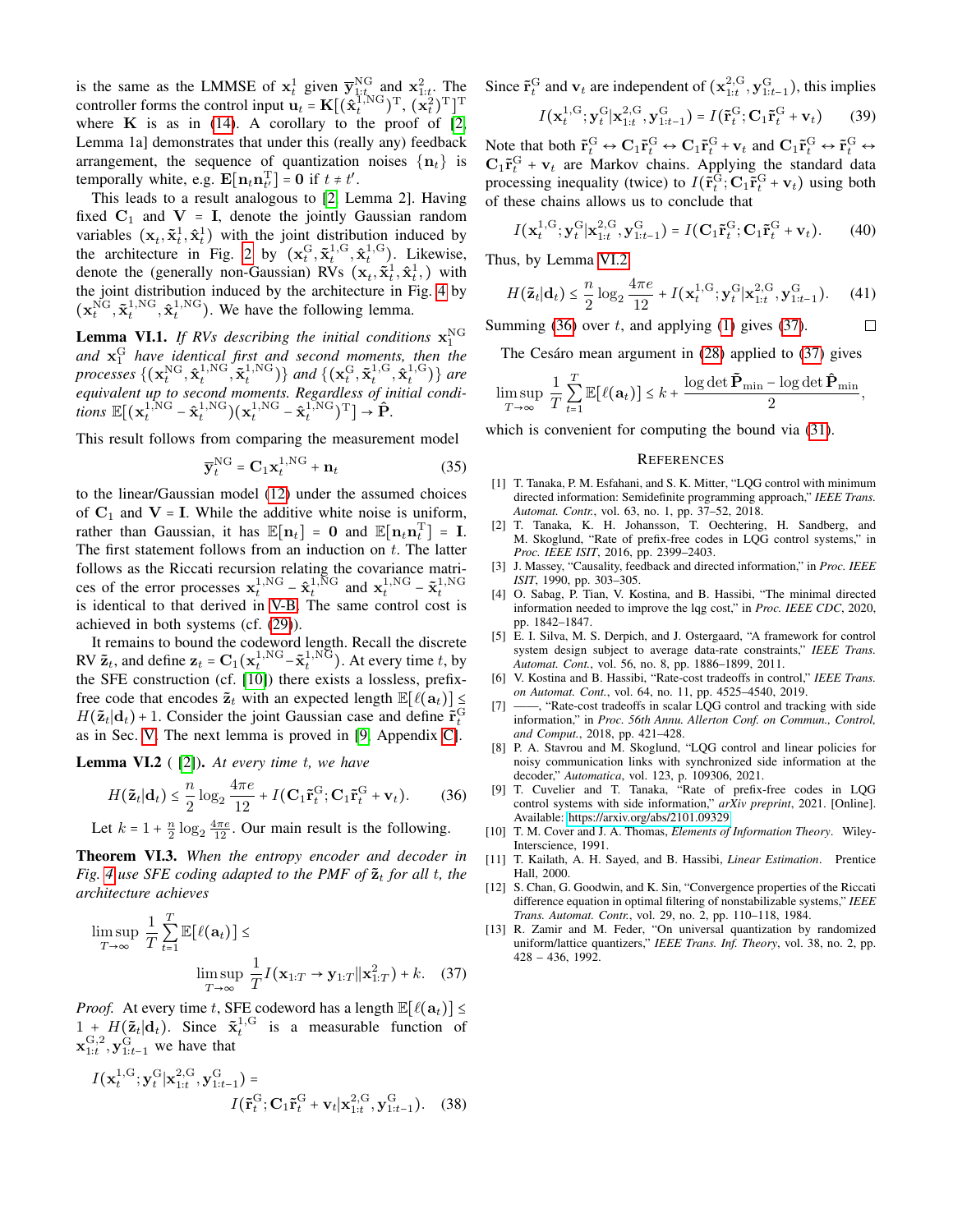

<span id="page-6-1"></span>Fig. 5. A generalized version of the path from encoder to decoder in the model of Fig. [1.](#page-1-1) The minimum achievable rate for a system with the additional "virtual" encoder/decoder pair lower bounds the minimum achievable rate for a system without the additional virtual pair.

#### <span id="page-6-0"></span>APPENDIX A A FORMAL PROOF OF THE CONVERSE BOUND

Consider the system model in Fig. [1](#page-1-1) at time  $t$ . By assump-tion (cf. Sec. [II\)](#page-1-6),  $a_t$  is a prefix-free codeword, so if  $a_1 \neq a_2$ ,  $\mathbb{P}(\mathbf{a}_t = \mathbf{a}_1) > 0$  and  $\mathbb{P}(\mathbf{a}_t = \mathbf{a}_2) > 0$  then  $\mathbf{a}_1$  is not a prefix of  $a_2$  and vice-versa. The codeword  $a_t$  is a discrete variable with countable support chosen by the policy defined by kernel (a conditional PMF)

$$
\mathbb{P}_S(\mathbf{a}_t|\mathbf{x}_{1:t}^1,\mathbf{x}_{1:t}^2,\mathbf{a}_{1:t-1}),
$$
\n(42)

where we added the subscript  $S$  to denote the "encoder/sensor" policy as in Fig [1.](#page-1-1) The control action is is chosen by the policy defined via the probability measure

$$
\mathbb{P}_C(\mathbf{u}_t|\mathbf{a}_{1:t}, \mathbf{x}_{1:t}^2, \mathbf{u}_{1:t-1}),
$$
\n(43)

where we added the subscript  $C$  to denote the "decoder/controller" policy as in Fig [1.](#page-1-1)

We bound the expected length of the prefix-free codeword  $a_t$  at every t by bounding the length of lossless prefix-free source code that encodes  $a_t$  itself. Consider a modified version of the system model (cf. Fig. [1\)](#page-1-1) shown in Fig. [5.](#page-6-1) Another, "virtual" encoder/decoder pair has been added between the encoder/sensor and decoder/controller. We assume that at every time t, the virtual encoder encodes  $a_t$  into a prefix-free codeword  $c_t$ . We refer to  $a_t$  as a "source codeword" and  $c_t$  as a "virtual codeword". At every timestep  $t$ , the virtual encoder encodes  $a_t$  into the virtual codeword  $c_t$  via computing

$$
\mathbf{c}_t = C_t(\mathbf{a}_t),\tag{44}
$$

for some deterministic measurable function  $C_t$ . Likewise, the virtual encoder computes the reconstruction  $\hat{a}_t$  by computing

$$
\hat{\mathbf{a}}_t = D_t(\mathbf{c}_t),\tag{45}
$$

where again, for all  $t$ ,  $D_t$  is a deterministic measurable function. The virtual encoder and decoder are both memoryless and do not access any SI. We insist that the virtual encoder and decoder are lossless, namely that  $a_t \stackrel{a.s.}{=} \hat{a}_t$ . We think of Fig. [5](#page-6-1) as "inserting" the virtual encoder and decoder blocks into Fig. [1.](#page-1-1) Note that virtual encoder and decoder policies do not effect the measure induced on the random variables  $x_{1:t}, a_{1:t}, u_{1:t}$ due to the assumption that  $C_t$  and  $D_t$  are deterministic and that  $\hat{\mathbf{a}}_t \stackrel{a.s.}{=} \mathbf{a}_t$ .<br>The idea is

The idea is that the insertion of an optimal "virtual" lossless encoder/decoder between the sensor and controller produces a codeword  $c_t$  that has a length less than or equal to that of  $a_t$ . More formally, at every time t we lower bound the length of the codeword  $a_t$  by lower bounding the length of the codeword  $c_t$  under the optimal zero-error prefix free virtual encoder and virtual decoder policies. If r is a prefix free binary codeword, let  $\ell(\mathbf{r})$  denote its length. An "optimal" virtual encoder and decoder policy (there may be more than one), for some fixed sensor and controller policy, is defined as a sequence of deterministic functions  $P^* = \{C_t^*, D_t^*\}$  where:

- 1)  $C_t^*$  maps  $a_t$  to  $c_t$  and  $D_t^*$  maps  $c_t$  to  $\hat{a}_t$  as in Fig. [5.](#page-6-1)
- 2) There is no probability of error, e.g.  $D_t^*(C_t^*(\mathbf{a}_t)) \stackrel{\alpha.s.}{=} \mathbf{a}_t$ for all  $t$ .
- 3) Let  $\mathcal{A}_t = \{a \in \{0,1\}^* : \mathbb{P}(a_t = a) > 0\}$ . At every time t, if  $a_1, a_2 \in A_t$  and  $a_1 \neq a_2$  then  $c_1 = C_t^*(a_1)$  $c_1 = C_t^*(a_1)$  $c_1 = C_t^*(a_1)$  is not a prefix of  $c_2 = C_t^*(a_2)$  and vice-versa.<sup>2</sup>
- 4) At all t,  $\mathbb{E}[\ell(\mathbf{c}_t)]$  is minimized among all other policies satisfying  $(1)$ ,  $(2)$ , and  $(3)$  above.

The above expectations and probabilities are taken with respect to the measure induced by the sensor and controller policies  $\mathbb{P}_S$  and  $\mathbb{P}_C$  and Fig. [1.](#page-1-1) In the language of [\[10,](#page-5-9) Chapter 5], the constraints (1), (2), and (3) require that at any time  $t$ ,  $C_t^*$  is prefix-free code mapping the space  $\mathcal{A}_t \subset \{0,1\}^*$  to the space of binary prefix-free codewords in  $\{0, 1\}^*$ . In the next lemma, we show that under the optimal virtual encoder and decoder policies, we have

<span id="page-6-3"></span>
$$
\mathbb{E}[\ell(C_t^*(\mathbf{a}_t))] \leq \mathbb{E}[\ell(\mathbf{a}_t)],\tag{46a}
$$

or, in other words

$$
\mathbb{E}[\ell(\mathbf{c}_t)] \le \mathbb{E}[\ell(\mathbf{a}_t)],\tag{46b}
$$

where  $\mathbf{c}_t = C_t^*(\mathbf{a}_t)$ .

**Lemma A.1.** For all t there exists a  $C_t$  and  $D_t$  satisfying *(1)-(4) above and*  $\mathbb{E}[\ell(\mathbf{c}_t)] \leq \mathbb{E}[\ell(\mathbf{a}_t)].$ 

*Proof.* At every time t, the source codewords  $a_t$  are codewords of a prefix-free code. Setting  $C_t$  and  $D_t$  equal to identity, e.g.

$$
\mathbf{a}_t = C_t(\mathbf{a}_t) \text{ and } \mathbf{c}_t = C_t(\mathbf{c}_t), \tag{47}
$$

gives

$$
\mathbf{c}_t = \mathbf{a}_t \text{ and } \hat{\mathbf{a}}_t = \mathbf{c}_t \tag{48}
$$

Under this policy, the virtual encoder sends the input  $a_t$ directly and  $a_t = c_t = \hat{a}_t$ . Thus there exist policies satisfying the constraints that achieve equality in [\(46\)](#page-6-3) and the result follows.  $\Box$ 

Since for every t,  $C_t^*$  is a prefix-free code from  $\mathcal{A}_t \rightarrow$  $\{0,1\}^*$ , it follows from [\[10,](#page-5-9) Theorem 5.3.1] that

$$
H(\mathbf{a}_t) \le \mathbb{E}[\ell(C_t^*(\mathbf{a}_t))],\tag{49}
$$

which gives the result

<span id="page-6-4"></span>
$$
H(\mathbf{a}_t) \le \mathbb{E}[\ell(\mathbf{a}_t)]. \tag{50}
$$

We emphasize that  $(50)$  holds for every time t.

<span id="page-6-2"></span><sup>2</sup>This ensures that  $C_t^*$ , restricted to  $\mathcal{A}_t$  is injective; a necessary condition for there to exist a deterministic  $D_t^*$  such that  $D_t^*(C_t^*(\mathbf{a}_t)) \xrightarrow{\hat{a}_s} \mathbf{a}_t$  (cf. condition (2)). It also ensures that the set of virtual codewords transmitted with nonzero probability at time  $t$  are not prefixes of one another; define  $C_t$  = {C \ceptarrow} \ceptarrow} \ceptarrow} \ceptarrow} \ceptarrow} \ceptarrow} \ceptarrow} \ceptarrow} \ceptarrow} \ceptarrow} \ceptarrow} \ceptarrow} \ceptarrow} \ceptarrow} \ceptarrow} \ceptarrow} \ceptarrow} \ceptar  $t_t^* = \{ \mathbf{c} \in \{0, 1\}^* : \mathbb{P}(C_t(\mathbf{a}_t) = \mathbf{c}) > 0 \}, \text{ and let } \mathbf{c}_1, \mathbf{c}_2 \in C_t. \text{ If } \mathbf{c}_1 \neq \mathbf{c}_2,$